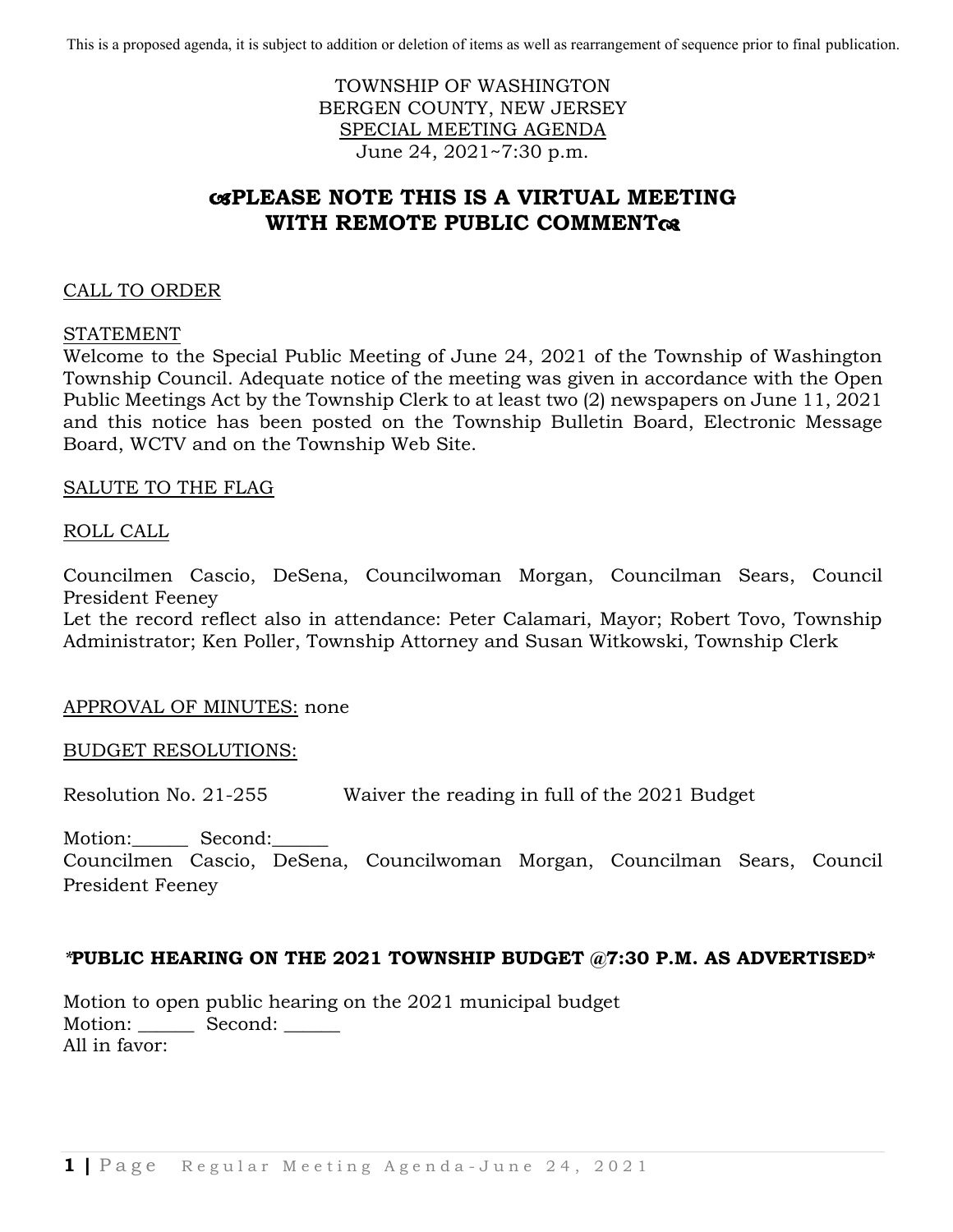Please click the link below to participate in the **BUDGET ONLY public hearing:**

When: Jun 24, 2021 07:30 PM Eastern Time (US and Canada) Topic: 06.24.2021 SPECIAL COUNCIL MEETING

Please click the link below to join the webinar: <https://zoom.us/j/95194425457?pwd=dG5mcHNGRlRKeWNmbVZ4Wk1JRjRSQT09> Passcode: 998797 Or One tap mobile : US: +19292056099,,95194425457#,,,,\*998797# or +13017158592,,95194425457#,,,,\*998797# Or Telephone: Dial(for higher quality, dial a number based on your current location): US: +1 929 205 6099 or +1 301 715 8592 or +1 312 626 6799 or +1 669 900 6833 or +1 253 215 8782 or +1 346 248 7799 Webinar ID: 951 9442 5457 Passcode: 998797 International numbers available:<https://zoom.us/u/alLduJlhy>

Please note that a copy of the 2021 municipal budget was posted on the Township web site on June 2, as noted in the advertisement placed in the Bergen Record and available by contacting the Township Clerk during normal business hours.

Motion to Close public hearing on the 2021 municipal budget Motion: Second: All in favor:

#### 2021 BUDGET ADOPTION:

Resolution No. 21-256 Adoption of the 2021 municipal budget Motion: Second: Councilmen Cascio, DeSena, Councilwoman Morgan, Councilman Sears, Council President Feeney

Resolution No. 21-257 Self-examination 2021 municipal budget

Motion: Second: Councilmen Cascio, DeSena, Councilwoman Morgan, Councilman Sears, Council President Feeney

### RESOLUTIONS/CONSENT AGENDA

The following items have been determined to have the unanimous consent of Council and will be enacted in one motion. Should any item require independent consideration, any Council Member may have such item removed from the Consent Agenda.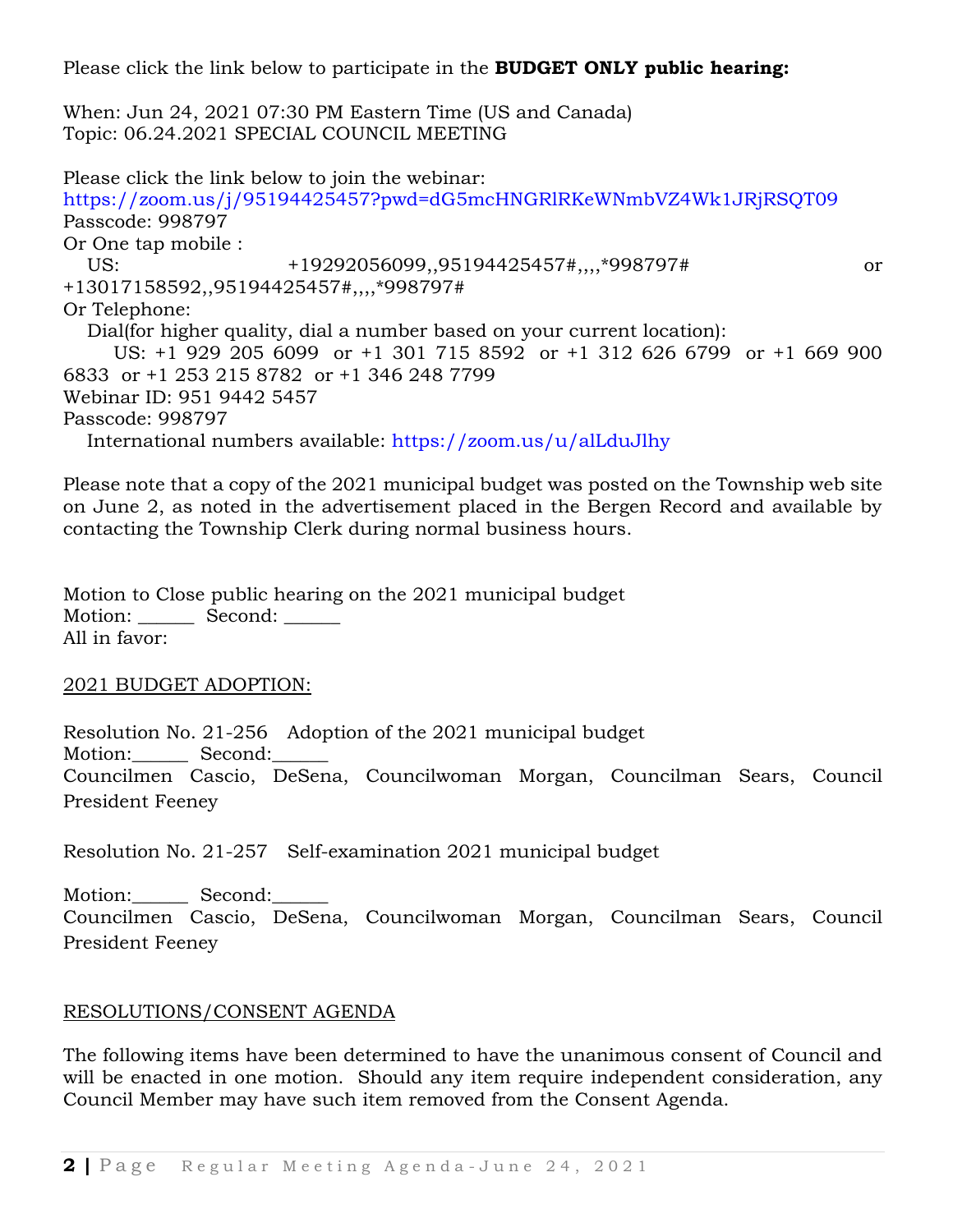Council President Feeney asks, does anyone have any resolution(s) to be removed from consent agenda for discussion?

- Resolution No. 21-258 Authorize filing of Club License for Washington Township Recreation Club into history
- Resolution No. 21-259 Authorize renewal of Plenary Retail Consumption License RJC & S Corporation t/a Sal's Place, Year 2013-2014
- Resolution No. 21-260 Authorize renewal of Plenary Retail Consumption License RJC & S Corporation t/a Sal's Place, Year 2014-2015
- Resolution No. 21-261 Authorize renewal of Plenary Retail Consumption License RJC & S Corporation t/a Sal's Place, Year 2015-2016
- Resolution No. 21-262 Authorize renewal of Plenary Retail Consumption License RJC & S Corporation t/a Sal's Place, Year 2016-2017
- Resolution No. 21-263 Authorize renewal of Plenary Retail Consumption License RJC & S Corporation t/a Sal's Place, Year 2017-2018
- Resolution No. 21-264 Authorize renewal of Plenary Retail Consumption License RJC & S Corporation t/a Sal's Place, Year 2018-2019
- Resolution No. 21-265 Authorize renewal of Plenary Retail Consumption License RJC & S Corporation t/a Sal's Place, Year 2019-2020
- Resolution No. 21-266 Authorize renewal of Plenary Retail Consumption License RJC & S Corporation t/a Sal's Place, Year 2020-2021
- Resolution No. 21-267 Authorize renewal of Plenary Retail Consumption License RJC & S Corporation t/a Sal's Place, Year 2021-2022

Motion to approve consent agenda resolutions Motion: Second: \_\_\_\_\_\_ All in favor:

### RESOLUTIONS REMOVED FROM CONSENT AGENDA (if necessary)

Resolution No. \_\_\_\_\_\_\_\_\_\_\_\_\_ by: \_\_\_\_\_\_ Motion: \_\_\_\_\_\_\_ Second: \_\_\_\_\_\_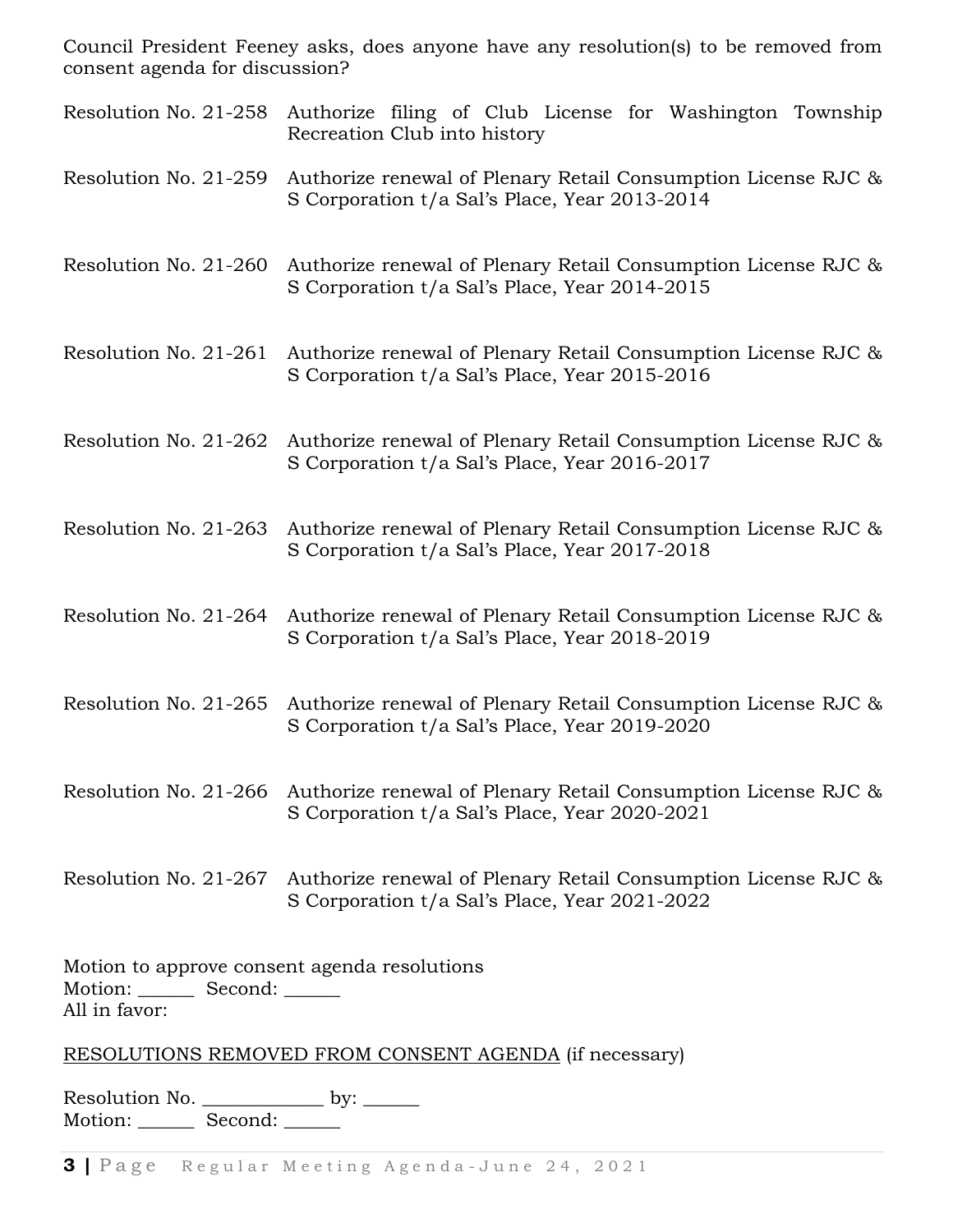*Discussion:*

Councilmen Cascio, DeSena, Councilwoman Morgan, Councilman Sears, Council President Feeney

GENERAL PUBLIC COMMENT (Limit to five (5) minutes)

\*\*TO PARTICIPATE IN THE GENERAL PUBLIC COMMENT PORTION OF THE MEETING, PLEASE CLICK ON THE LINK BELOW TO JOIN THE WEBINAR, BY PHONE, \*9 TO RAISE HAND, \*6 TO UNMUTE. YOU WILL BE ASKED TO STATE YOUR NAME AND ADDRESS FOR THE RECORD, AND WE ASK THAT ONLY ONE PERSON SPEAK AT A TIME, THERE IS A FIVE-MINUTE LIMIT PER CALLER. PLEASE NOTE THAT THIS IS PUBLIC COMMENT AND COMMENTS BY THE COUNCIL, MAYOR OR ADMINISTRATOR WILL BE AT THE END OF THE PUBLIC COMMENT SECTION. AT THE END, NO MORE CALLS WILL BE ACCEPTED\*\*

When: Jun 24, 2021 07:30 PM Eastern Time (US and Canada) Topic: 06.24.2021 SPECIAL COUNCIL MEETING

Please click the link below to join the webinar: <https://zoom.us/j/95194425457?pwd=dG5mcHNGRlRKeWNmbVZ4Wk1JRjRSQT09> Passcode: 998797 Or One tap mobile : US: +19292056099,,95194425457#,,,,\*998797# or +13017158592,,95194425457#,,,,\*998797# Or Telephone: Dial(for higher quality, dial a number based on your current location): US: +1 929 205 6099 or +1 301 715 8592 or +1 312 626 6799 or +1 669 900 6833 or +1 253 215 8782 or +1 346 248 7799 Webinar ID: 951 9442 5457 Passcode: 998797 International numbers available:<https://zoom.us/u/alLduJlhy>

Motion to Open the Public Comment Motion: Second: All in favor:

Motion to Close Public Comment Motion: Second: \_\_\_\_\_\_ All in favor: